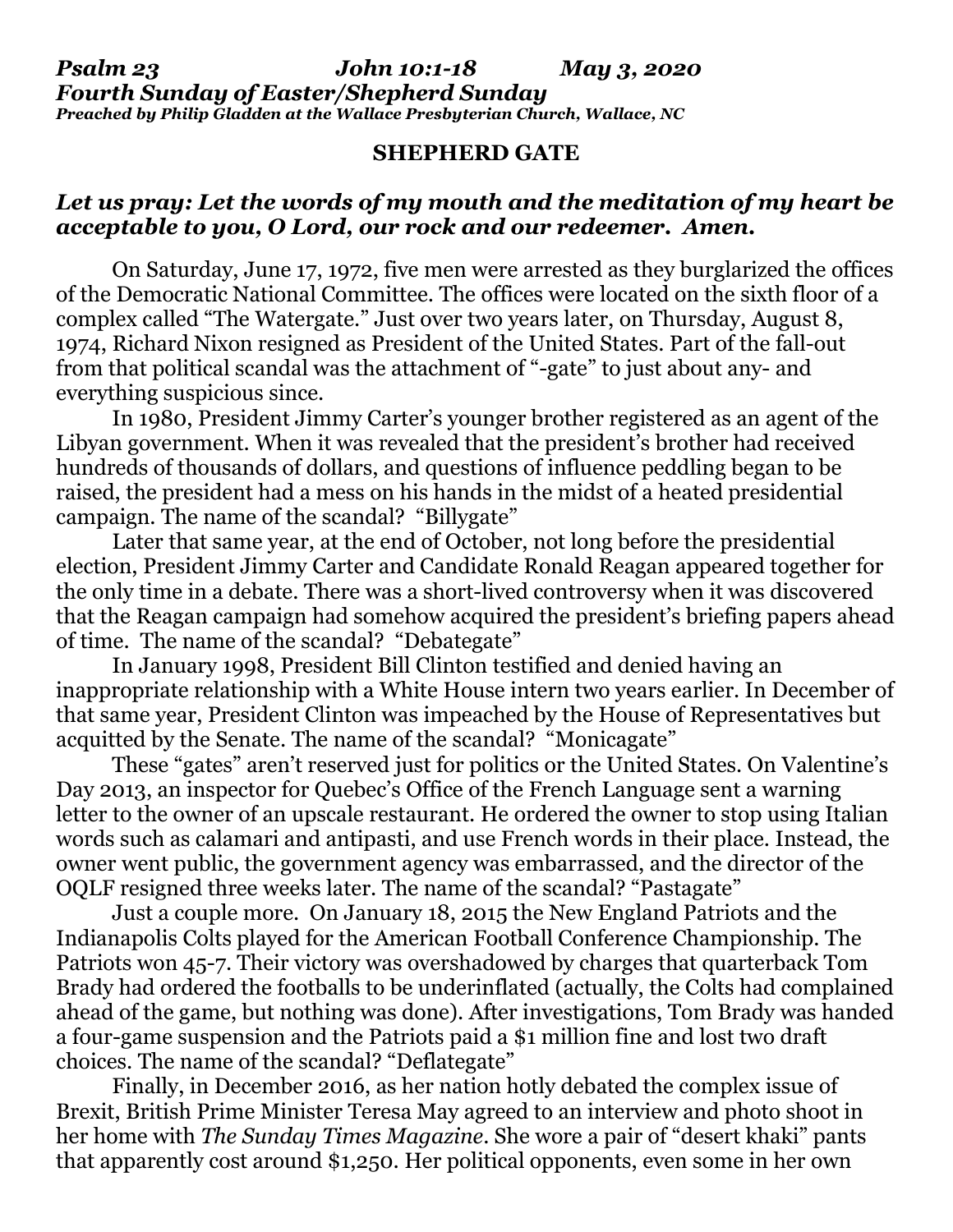Labor Party, criticized her fashion choice in a time of hardship for many. The name of the scandal? "Trousergate"

Well, that was certainly the introduction! You might be wondering why in the world I spent so much time talking about "-gate scandals" on the fourth Sunday of Easter, traditionally designated as Good Shepherd Sunday. What could possibly be scandalous about the Good Shepherd who makes me lie down in green pastures, leads me beside still waters, restores my soul, leads me in paths of righteousness for his name's sake, walks through the valley of the shadow of death with me, prepares a table before me, anoints my head with oil, knows me by name, gives life abundantly, and lays down his life for me?

In his book *Mere Christianity*, C. S. Lewis wrote, "Jesus told people that their sins were forgiven. This makes sense only if He really was the God whose laws are broken and whose love is wounded in every sin." Lewis explains, "I am trying here to prevent anyone saying the really foolish thing that people often say about Him: 'I'm ready to accept Jesus as a great moral teacher, but I don't accept His claim to be God.'"

The problem, Lewis wrote, is "That is the one thing we must not say. A man who was merely a man and said the sort of things Jesus said would not be a great moral teacher. He would either be a lunatic – on a level with the man who says he is a poached egg – or else he would be the Devil of Hell. You can shut Him up for a fool, you can spit at Him and kill Him as a demon; or you can fall at His feet and call Him Lord and God. But let us not come with any patronizing nonsense about His being a great human teacher. He has not left that open to us. He did not intend to."

If you think C.S. Lewis is too harsh in his expectation of how we should think of Jesus, consider the reaction to Jesus saying things such as "I am the gate for the sheep . . . Whoever enters by me will be saved, and will come in and go out and find pasture" (John 10:7,9) and "I am the good shepherd. The good shepherd lays down his life for the sheep." (John 10:11) At the end of this story that brings so much comfort and echoes so much the beloved 23rd Psalm, John tells us exactly how the people reacted to what Jesus said: "Again the Jews were divided because of these words. Many of them were saying, 'He has a demon and is out of his mind. Why listen to him?' Others were saying, 'These are not the words of one who has a demon. Can a demon open the eyes of the blind?'" (John 10:19-21)

The designated gospel reading for this Good Shepherd Sunday ends at John 10:10, before we hear Jesus say "I am the good shepherd." Somehow "Gate Sunday" just doesn't have the same ring to it! However, once you expand the reading to include verses 11-18, where we *do hear* Jesus say, "I am the good shepherd," the question could be raised, "So, which is he – the gate for the sheep or the good shepherd?"

Some commentators encourage us preachers not to wade into that dilemma, and stick with one description or the other in a single sermon. But that sets up a false dichotomy. Jesus isn't *either* "the gate for the sheep" *or* "the good shepherd." He's both . . . and so much more. Since Jesus wasn't actually an opening in an earthen sheepfold out in the country or an actual shepherd who took care of animals in the fields, we don't have to decide for one or the other. The important characteristic the gate and the good shepherd share is loving care for the sheep. And, as Psalm 95:7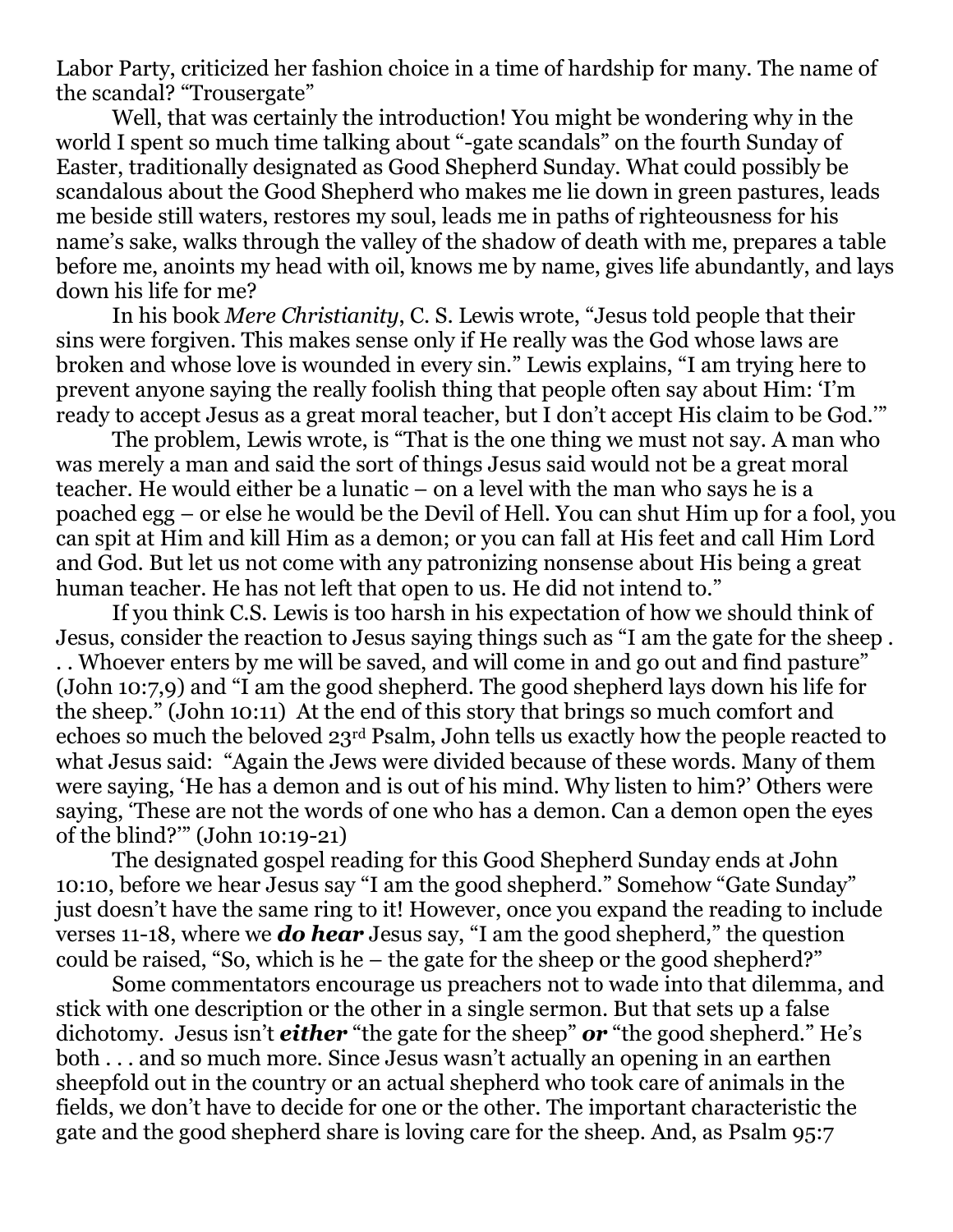reminds us, "For he is our God, and we are the people of his pasture, and the sheep of his hand."

I don't know much about sheep and shepherds other than what I've read in books, learned from hearing about Jean Parks' son Spencer raising sheep, and watching our three homegrown shepherds in David Johnson's Advent plays. Just the same, if you're like me, there is a lot of comfort to be found in Jesus being the gate and the good shepherd.

When Nancy and I were in seminary, an exchange student was studying biblical languages and taking Bible courses as he trained to be a Bible translator for his home country. One day in class, the professor called on him to share his perspective on difficulties in translating the Bible from one language to another. The student used the 23rd Psalm as his example. I remember him telling us, "In my country, we have no sheep and, therefore, no shepherds. So, 'The Lord is my shepherd' would not have much meaning for my people." He continued, "But we have lots of ducks and the people who take care of the ducks are called 'duckmen.'" You can see it coming, can't you? He told us, "A good and meaningful translation of the 23rd Psalm for my people would be 'The Lord is my duckman.'" We all chuckled with him, but he made the good point, that a good duckman, just like the good shepherd, seeks out good food and clean water and shelter and safety for his beloved animals.

If we find such comfort in hearing "The Lord is my shepherd, I shall not want" and "I am the good shepherd," why in the world would I start this sermon with example after example of "-gate scandals" and call the sermon "Shepherd Gate"? What am I implying?

Well, if we are content to focus only on the comforting words about the gate and the good shepherd (which are surely there), we will ignore the wider context of the meaning of this story in John's gospel for our life. Jesus talking about being the gate for the sheep and the good shepherd is a continuation of a running debate with the Jewish religious leaders that goes back to the beginning of chapter 9, when Jesus heals a man who was blind from birth.

As the religious leaders press the once blind man about who healed him, they give voice to their suspicions, their defensiveness, and their rejection of the one who will call himself "the gate for the sheep" and "the good shepherd." They say things such as "This man is not from God, for he does not observe the sabbath" (Jn 9:16) and "Give glory to God! We know that this man is a sinner" (Jn 9:24) and "You are his disciple, but we are disciples of Moses. We know that God has spoken to Moses, but as for this man, we do not know where he comes from." (Jn 9:28-29) For the religious authorities, then, Jesus is a scandal – a "shepherd gate" if you will.

As you know, I often quote Frederick Buechner, as he has a unique way of expressing deep truths of the faith. He lives in southwestern Vermont, on Rupert Mountain, near the town of Dorset, where my cousins have their family home. Rev. Buechner preached on the 23rd Psalm at the 200th anniversary of the Congregational Church in Rupert, Vermont. In his sermon, he said, " 'God's in his heaven, all's right with the world,' Robert Browning wrote, and the psalm is certainly not saying that any more than you or I can say it either. Whoever wrote it had walked through the valley of the shadow the way one way or another you and I have walked there too. He says so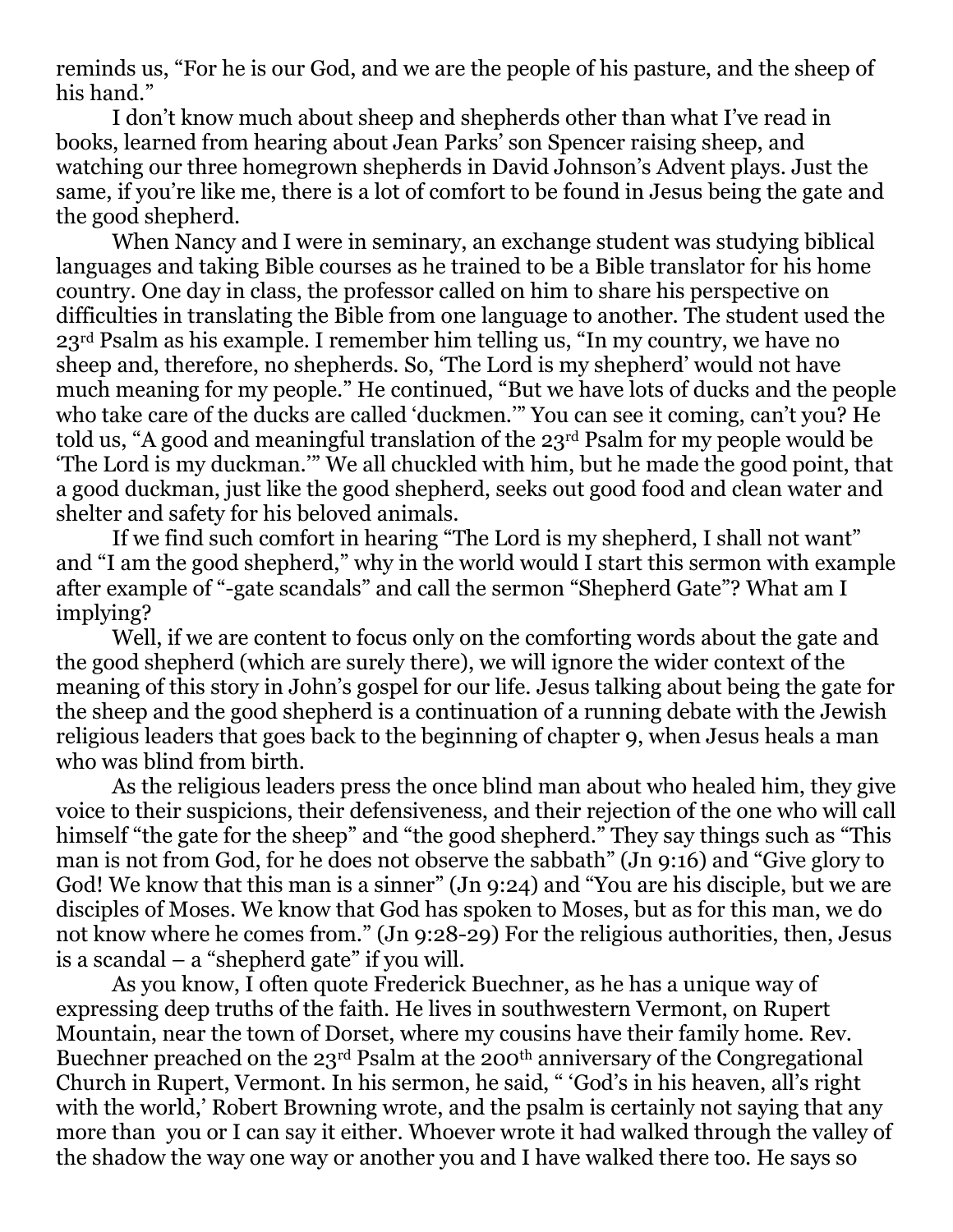himself. He believed that God was in his Heaven despite the fact that he knew as well as we do that all was far from right with the world. And he believed that God was like a shepherd."<sup>1</sup>

If we believe that Jesus is like our good shepherd and the gate, we will also have to deal with the scandal of the "shepherd gate." In other words, along with Jesus' comforting words "I am the gate and the good shepherd," he brings a claim upon our whole lives. The religious authorities of Jesus' day could not even accept him as a great moral teacher, as C.S. Lewis wrote. They shut him up as a fool, they spit at him and killed him as a demon.

And Jesus makes the same claim upon your life and mine still today. "I am the gate for the sheep . . . I am the good shepherd . . . I am the resurrection and the life. Do you believe this?" As Lewis wrote, as the "shepherd gate" Jesus has not left open to us the option of thinking of Jesus just as a good moral teacher or, for that matter, just a source of comfort whenever we get around to calling on him. Instead, to say we believe Jesus is the gate for the sheep and the good shepherd, and really mean it, is to "fall at his feet and call him Lord and God" and, I would add, live as it we really mean it.

Part of the "scandal" of the "shepherd gate" is that what Jesus offers us runs so counter to everything the world offers us as a way of dealing with the harsh realities of life. We hear the Good Shepherd's voice calling our name, but we hear his voice in life situations which all too often are dry and dusty rather than green and lush, full of fear and sorrow rather than assurance and joy. When we hear the Good Shepherd's voice, our circumstances might tempt us to echo the religious authorities and say, "We don't know where this man comes from."

But, if we are able to hear our names when the Good Shepherd calls us and follow him because we know his voice, surely goodness and mercy shall follow us all the days of our life and we will have life and have it abundantly.

I recently introduced you to the poetry of Rev. Andrew King, who writes poems based on the weekly lectionary text. Let me end today's sermon with his Poem for the Sunday Lectionary (Easter 4) called "Pasture."

There is a place we can find, a good place like quiet meadows where flowers spread, like green grasses by gentle streams; a place where the heart feels nourished, where the mind is hopeful, unhurried, where the spirit is glad and at peace. We'll name this place fulfillment, we'll name it healing and thankfulness, we'll name this good place *pasture* for there we seek to feed. And there is a voice we can hear that calls us, a gentle voice, melodious, a voice like songbirds and laughter, like a mother comforting her children, like a shepherd calling his sheep.